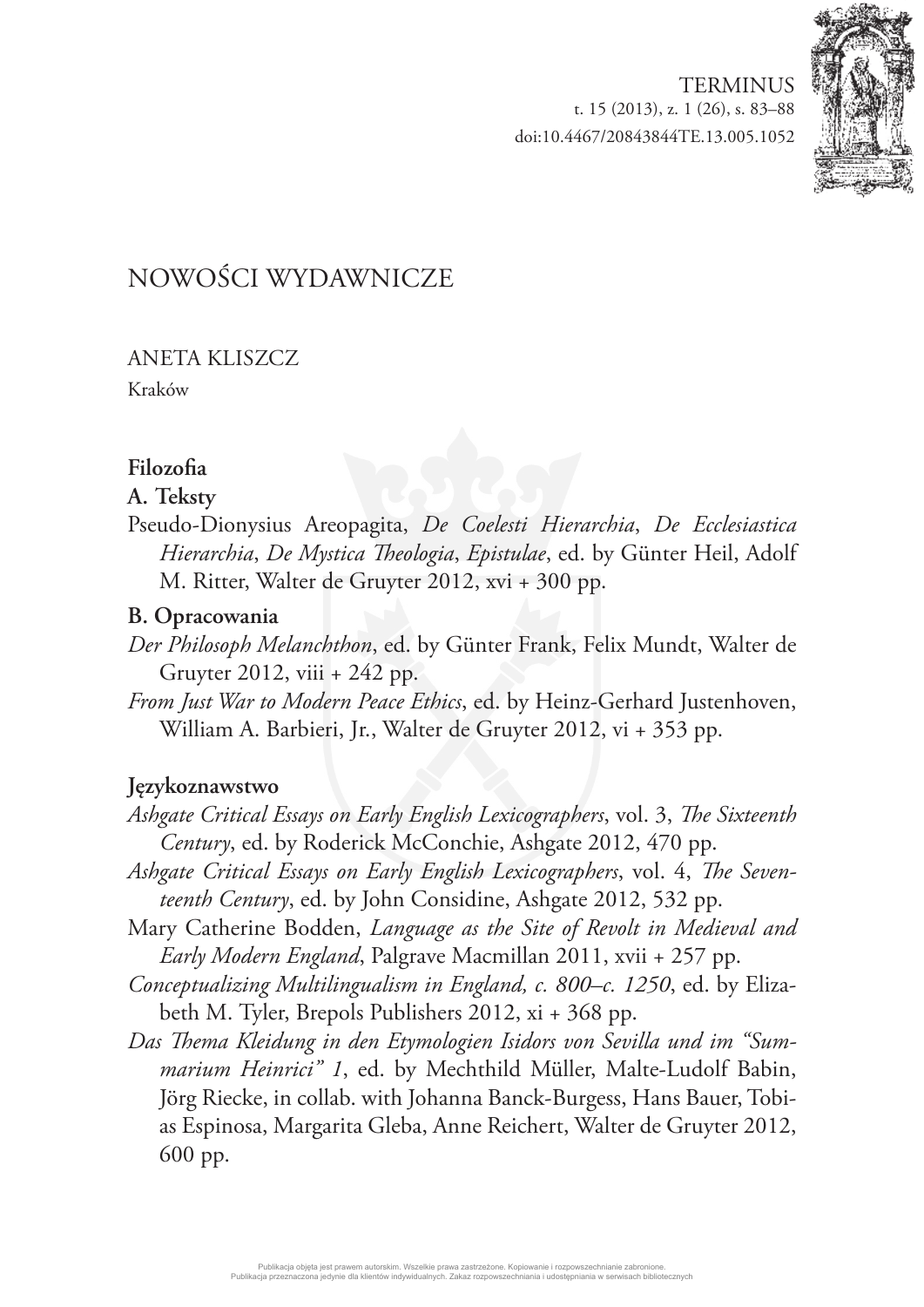- Marco Mostert, P.S. Barnwell, *Medieval Legal Process: Physical, Spoken and Written Performance in the Middle Ages*, Turnhout: Brepols 2011, ix + 299 pp.
- *Orthographies in Early Modern Europe*, ed. by Susan Baddeley, Anja Voeste, Walter de Gruyter 2012, vi + 383 pp.
- Daniel Lynwood Smith, *The Rhetoric of Interruption. Speech-Making, Turn-Taking, and Rule-Breaking in Luke-Acts and Ancient Greek Narrative*, Walter de Gruyter 2012, xiv + 337 pp.
- *Text und Normativität in deutschen Mittelalter*, ed. by Elke Brüggen, Franz-Josef Holznagel, Sebastian Coxon, Almut Suerbaum, Walter de Gruyter 2012, cdxcv + 12 pp.

#### **Literaturoznawstwo**

- *Chess in the Middle Ages and Early Modern Age. A Fundamental Thought Paradigm of the Premodern World*, ed. by Daniel E. O'Sullivan, Walter De Gruyter 2012, vi + 257 pp.
- *Citation, Intertextuality and Memory in the Middle Ages and Renaissance*, vol. 1, *Text, Music and Image from Machaut to Ariosto*, ed. by Yolanda Plumley, Giuliano Di Bacco and Stefano Jossa, University of Exeter Press 2011, xvi + 242 pp.
- *El florilegio: espacio de encuentrode los autores antiguos y medievales*, ed. by María José Muñoz Jiménez, Porto, Fédération Internationale des Instituts d'Études Médiévales 2011, xxx + 259 pp.
- *Gott und Tod: Tod und Sterben in der höfischen Kultur des Mittelalters*, ed. by Susanne Knaeble, Silvan Wagner and Viola Wittmann, LIT Verlag 2011, 346 pp, 25 b/w ill.
- *Heroes and Anti-Heroes in Medieval Romance*, ed. by Neil Cartlidge, D. S. Brewer 2012, ix + 247 pp.
- *Medieval Oral Literature*, ed. by Karl Reichl, Walter De Gruyter 2011, xxi + 743 pp.
- *Myths, Legends and Heroes: Essays on Old Norse and Old English Literature in Honour of John McKinnell*, ed. by Daniel Anlezark, Univeristy of Toronto Press 2011, vii + 272 pp.
- Charles G. Nauert, *Humanism and Renaissance Civilization*, Ashgate 2012, 356 pp.
- Nicholas Orme, *Fleas, Flies, and Friars. Children Poetry from the Middle Ages*, Cornell Univeristy Press 2012, 116 pp.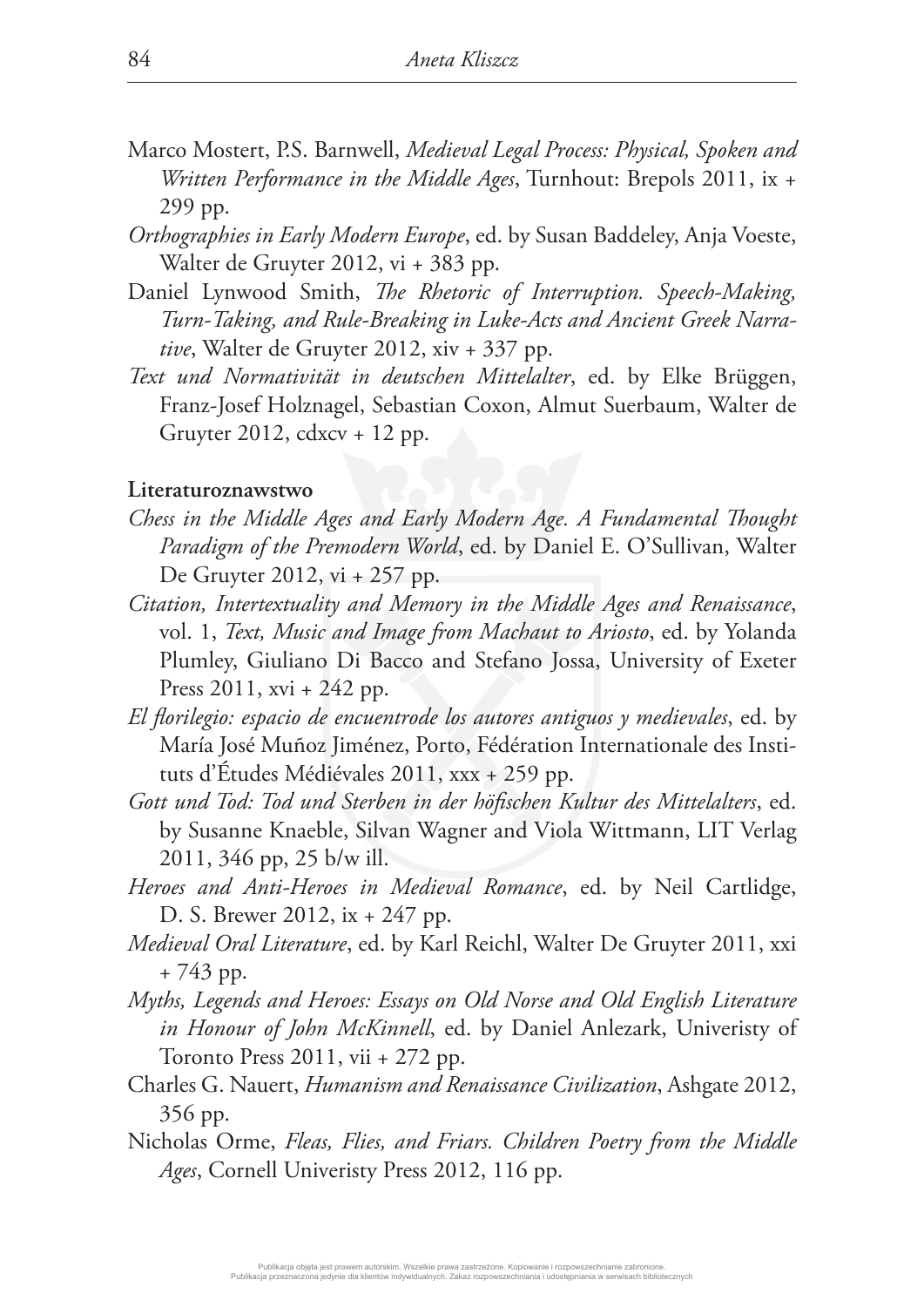- Sif Rikhardsdottir, *Medieval Translations and Cultural Discourse. The Movement of Texts in England, France and Scandinavia*, D.S. Brewer 2012, 212 pp.
- *Rural Space in the Middle Ages and Early Modern Age. The Spatial Turn in Premodern Studies*, ed. by Albrecht Classen, in collab. Christopher R. Clason, Walter De Gruyter 2012, 930 pp.
- Neslihan Senocak, *The Poor and the Perfect. The Rise of Learning in the Franciscan Order, 1209–1310*, Cornell University Press 2012, 280 pp.
- *Sense and the Senses in Early Modern Art and Cultural Practice*, ed. by Alice Sanger and Siv Tove Kulbrandstad Walker, Ashgate 2012, 276 pp.
- *The Playful Middle Ages: Meanings of Play and Plays of Meaning. Essays in Memory of Elaine C. Block*, ed. by Paul Hardwick, Brepols 2011, 246 pp.
- *Vehicles of Transmission, Translation, and Transformation in Medieval Textual Culture*, ed. by R. Wisnovsky, F. Wallis, J. Fumo, C. Fraenkel, Brepols Publishers 2012, x + 433 pp.
- Amy N. Vines, *Women's Power in Late Medieval Romance*, D.S. Brewer 2011, 176 pp.

## **Literatura anglojęzyczna**

- *George Buchanan. Political Thought in Early Modern Britain and Europe*, ed. by Roger Mason and Caroline Erskine, Ashgate 2012, 286 pp.
- Andrew Higl, *Playing the Canterbury Tales. The Continuations and Additions*, Ashgate 2012, 210 pp.
- *Historical Narratives and Christian Identity on A European Periphery. Early History Writing in Northern, East-Central and Eastern Europe (1070‒1200)*, ed. by Ildar Garipzanov, Brepols 2011, xiii + 292 pp.
- Linda Tarte Holley, *Reason and Imagination in Chaucer, the "Perle"* poet, *and the "Cloud"‒ author*, Palgrave MacMillan 2011, xvi + 184 pp.
- *Lire les textes médiévaux aujourd'hui: historicité, actualisation, et hypertextualité*, ed. by Patricia Victorin, Honoré Champion Éditeur 2011, 272 pp.
- Jenny C. Mann, *Outlaw Rhetoric, Figuring Vernacular Eloquence in Shakespeare's England*, Cornell University Press 2012, 264 pp.
- *The Plague Epic in Early Modern England*, ed. by Rebecca Totaro, Ashgate 2012, 348 pp.
- Amy L. Tigner, *Literature and the Renaissance Garden from Elizabeth I to Charles II*, Ashgate 2012, 305 pp. + 20 b&w ill.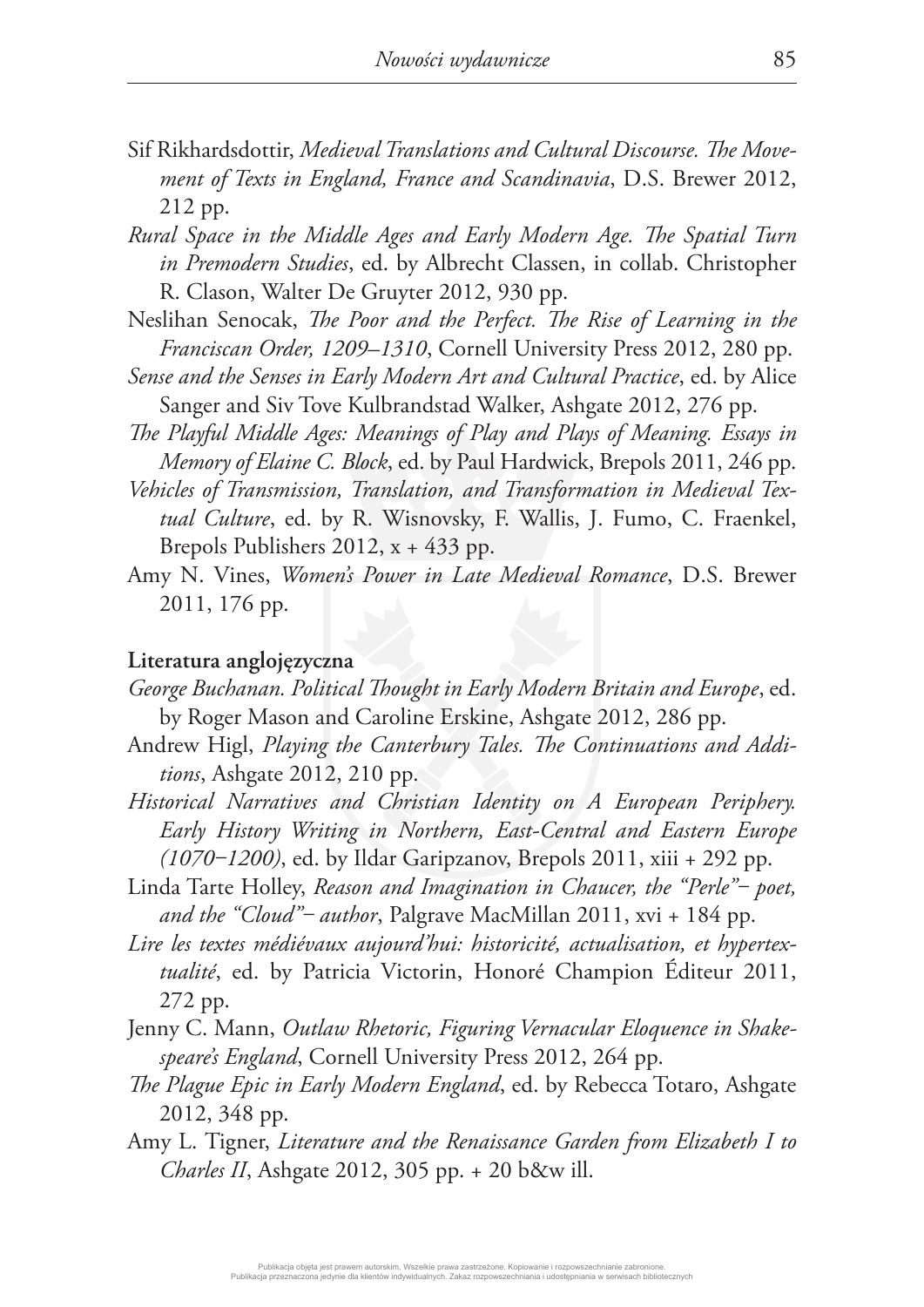- Jennifer C. Vaught, *Carnival and Literature in Early Modern England*, Ashgate 2012, 200 pp.
- Kai Weigandt, *Crowd and Rumour in Shakespeare*, Ashgate 2012, 228 pp.

## **Literatura hiszpańskojęzyczna**

- Maria Cristina Quintero, *Gendering the Crown in the Spanish Baroque Comedia*, Ashgate 2012, 260 pp.
- George Antony Thomas, *The Politics and Poetics of Sor Juana Inés de la Cruz*, Ashgate 2012, 150 pp.

## **Literatura włoskojęzyczna**

*The Cronaca di Partenope*, ed. by Samantha Kelly, Brill 2011, ix + 364 pp. Arrigo da Settimello, *Elegia,* ed. by Clara Fossati, Edizioni del Galluzzo 2011, lxxxiii + 101 pp.

#### **Historia**

- George T. Beech, *Solving Some Enigmas of the Middle Ages: The Historian as a Detective*, Edwin Mellen Press 2011, 468 pp.
- Janna Bianchini, *The Queen's Hand. Power and Authority in the Reign of Berenguela of Castile*, University of Pennsylvania Press 2012, 352 pp.
- Grégoire Chamayou, *Manhunts: A Philosophical History*, trans. S. Rendall, Princeton University Press 2012, 200 pp.
- *Isaac Vossius (1618‒1689) between Science and Scholarship*, ed. by Eric Jorink and Dirk van Miert, Brill 2012, xiii + 352 pp.
- David Kalhous, *Anatomy of Duchy. The Political and Ecclesiastical Structures in Early Přemyslid Bohemia*, Brill 2012, 416 pp.
- Mazo Ruth Karras, *Unmarriages. Women, Men and Sexual Unions in the Middle Ages*, University of Pennsylvania Press 2012, 304 pp.
- Harry Kitsikopoulos, Agrarian Change and Crisis in Europe, 1200-1500, Routledge 2012, x + 364 pp.
- Wolfgang P. Müller, *The Criminalization of Abortion in the West. Its Origins in Medieval Law*, Cornell University Press 2012, 280 pp.
- Sæbjørg Walaker Nordeide, *The Viking Age as a Period of Religious Transformation. The Christianization of Norway from AD 560 to 1150/1200*, Brepols Publishing 2012, xx + 396 pp.
- Daniela Prögler, *English Students at Leiden University, 1575–1650. 'Advancing your abilities in learning and bettering your understanding of the world and state affairs'*, Ashgate 2012, 290 pp.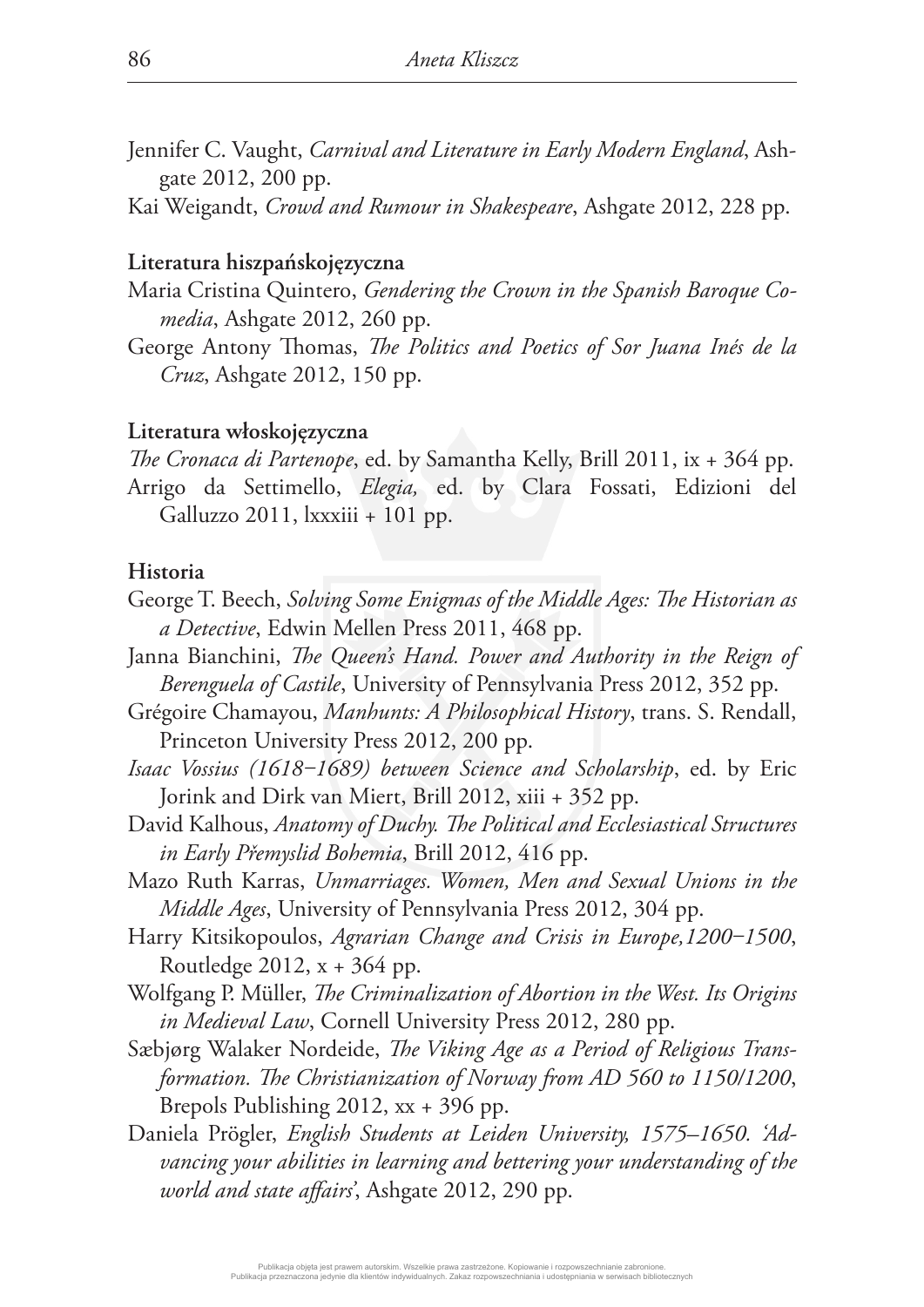- Christian Raffensperger, *Reimagining Europe. Kievan Rus' in the Medieval World*, Harvard Univeristy Press 2012, 340 pp.
- *Town and Countryside in the Age of the Black Death. Essays in Honour of John Hatcher*, ed. by Mark Bailey, Steven Henry Rigby, Brepols Publishers 2012, xxxviii+473 p.
- Stephanie Trigg, *Shame and Honor. A Vulgar History of the Order of the Garter*, University of Pennsylvania Press 2012, 352 pp.
- Christa Agnes Tuchay, *Kulturgeschichte der mittelalterlichen Wahrsagerei*, Walter de Gruyter 2012, x + 371 pp.
- David Wallace, Strong Women: Life, Text, and Territory, 1347-1645, Oxford University Press 2011, xxi + 288 pp.
- David Worthington, *British and Irish Experiences and Impressions of Central Europe*, c. 1560–1688, Ashgate 2012, 254 pp.

#### **Historia nauki**

- *Blood, Sweat and Tears ‒ The Changing Concepts of Physiology from Antiquity into Early Modern Europe*, ed. by Manfred Horstmanshoff, Helen King, Claus Zittel, Brill 2012, 772 pp.
- John Henry, *Religion, Magic, and the origins of Science in Early Modern England*, Ashgate 2012, 320 pp.
- M.A. Katritzky, *Healing, Performance and Ceremony in the Writings of Three Early Modern Physicians: Hippolytus Guarinonius and the Brothers Felix and Thomas Platter*, Ashgate 2012, 466 pp.
- *Rhetoric and Medicine in Early Modern Europe*, ed. by Stephen Pender and Nancy S. Struever, Ashgate 2012, 350 pp.
- Paola Zambelli, *Astrology and Magic from the Medieval Latin and Islamic World to Renaissance Europe*, Ashgate 2012, 310 pp.

## **Historia sztuki**

- Maarten Delbeke, *The Art. Of Religion. Sforza Pallavicino and Art Theory in Bernini's Rome*, Ashgate 2012, 216 pp.
- Sharon Gregory, St. Francis Xavier, *Vassari and the Renaissance Print*, Ashgate 2012, 460 pp.
- *Medieval and Renaissance Famagusta. Studies in Architecture, Art and History*, Ashgate 2012, 388 pp.
- Leslie Webster, *Anglo-Saxon Art*, Cornell University Press 2012, 256 pp.